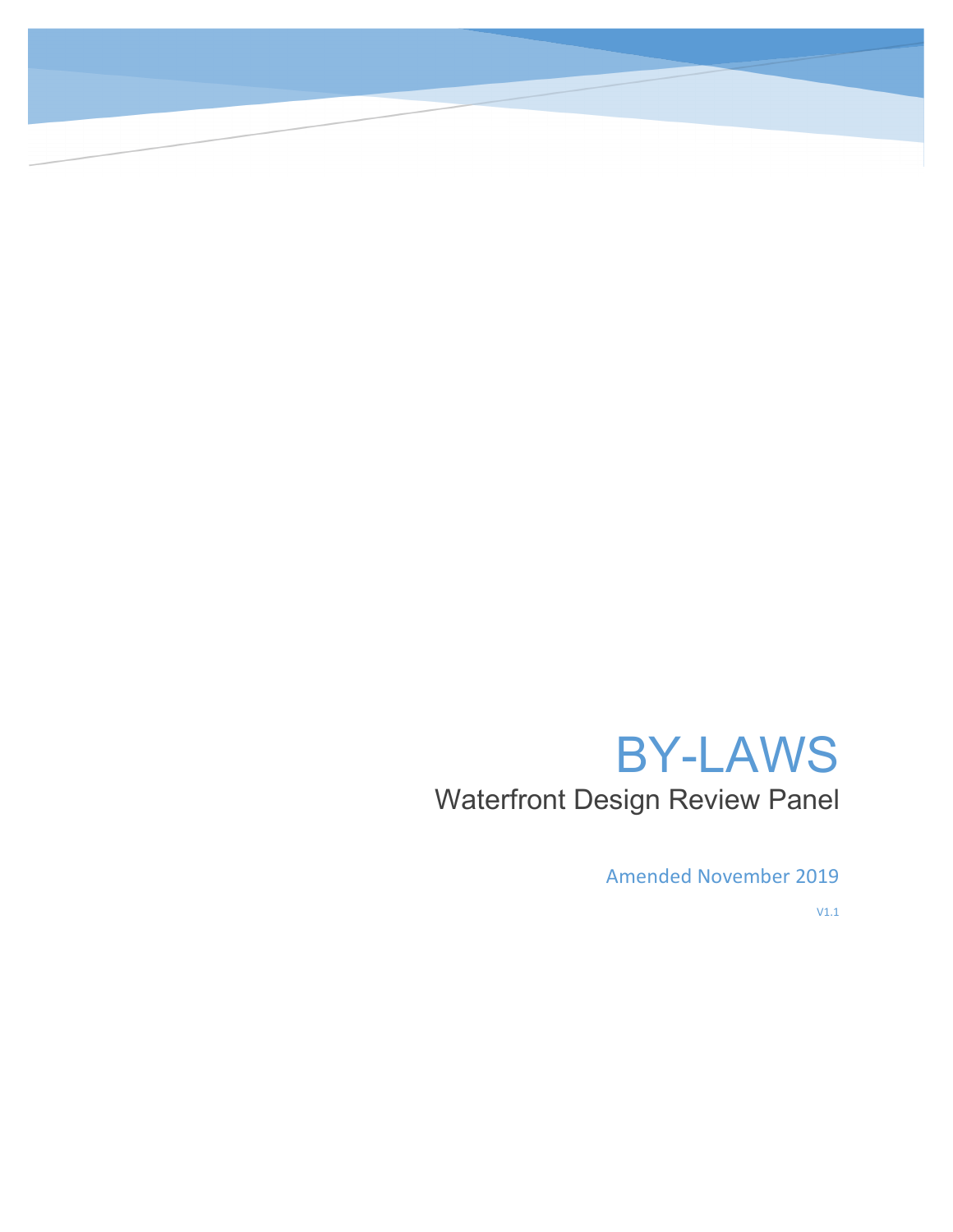# **CONTENTS**

| 1.0 BACKGROUND AND MANDATE                 |   |
|--------------------------------------------|---|
| 2.0 PANEL COMPOSITION                      | 2 |
| 3.0 ROLES AND RESPONSIBILITIES             | 3 |
| 4.0 RECORDING AND REPORING OF PROCEEDINGS  | 6 |
| 5.0 COMMUNICATIONS AND MEDIA RELATIONS     |   |
| 6.0 CONFLICT OF INTEREST PROCEDURES        |   |
| 7.0 REVIEW PROCDURES AND POLICIES HANDBOOK |   |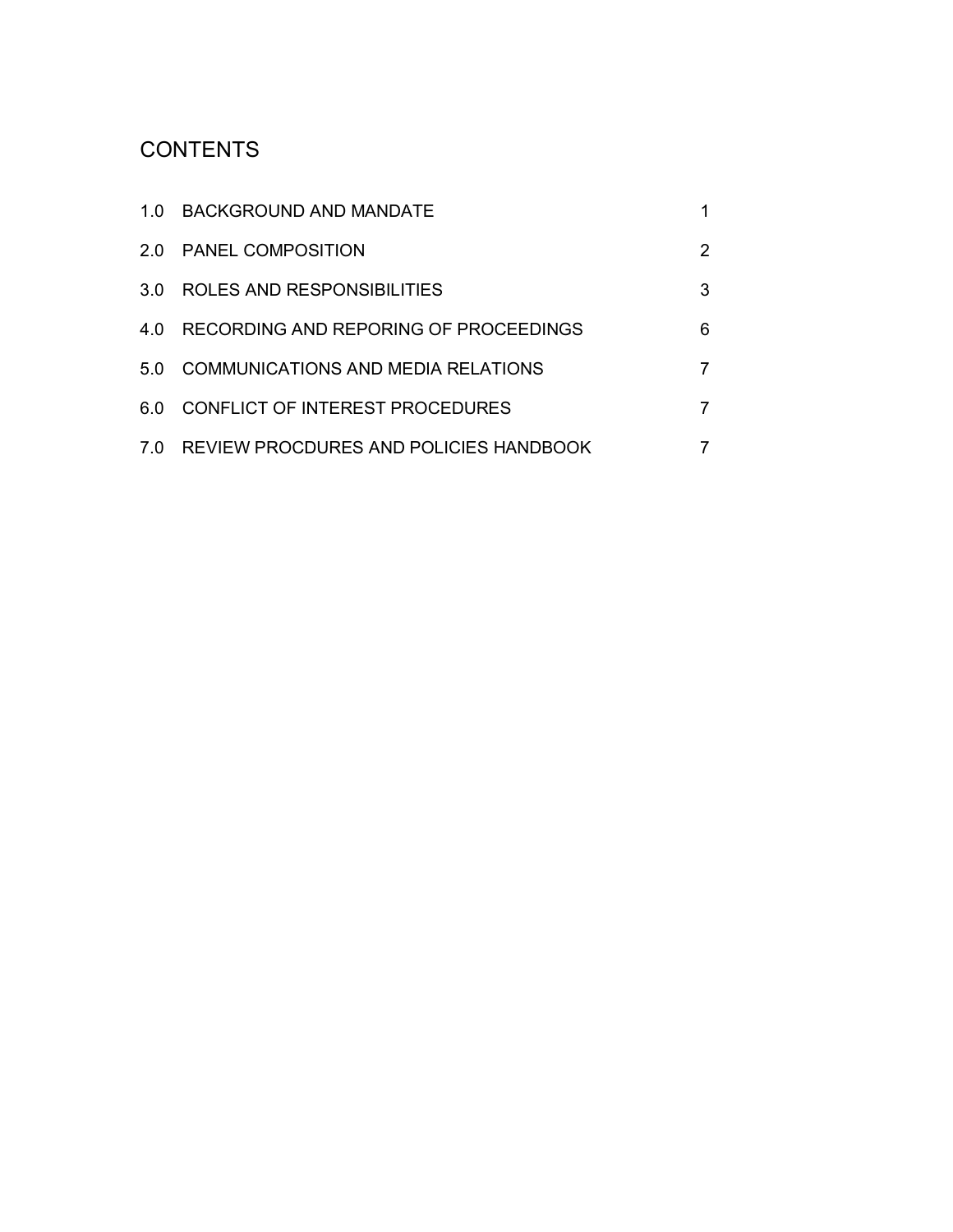# **1.0 BACKGROUND AND MANDATE**

#### **1.1 Waterfront Toronto Mission**

Toronto's revitalized waterfront must be characterized by excellence in architecture, urban design, sustainability, and inclusivity. What is built on the waterfront, from buildings to streets to precincts to parks and public art, will set new standards for the built environment across the city, and help Toronto achieve world-wide recognition as a centre of creativity, liveability, clean technology, and good design.

#### **1.2 Panel Background**

The Waterfront Design Review Panel (the Panel) was formed by the Toronto Waterfront Revitalization Corporation (Waterfront Toronto) in 2005 as an independent body to help guide and inform the revitalization of the Toronto waterfront. The Panel is advisory to Waterfront Toronto and the City of Toronto, and in no way supersedes the City's regulatory approval authority.

#### **1.3 Panel Mandate**

The Waterfront Design Review Panel's mandate is to provide objective, professional advice to Waterfront Toronto and City Planning staff about proposed public and private development within the Designated Waterfront Area. The role of the Panel is to advocate for the highest quality design and city-building outcomes for the citizens of Toronto. Established in 2005, the Panel has become a renowned forum for advancing design excellence, including the pursuit of high quality architecture, landscape architecture, urban design, and environmental sustainability.

#### **1.4 Panel Governance**

These By-Laws are established by the Waterfront Design Review Panel to govern its operations in a fair, consistent, and transparent manner. The Panel may amend these By-Laws by majority vote of Panel members. These By-Laws, and any changes thereto, will be made in consultation with the Waterfront Toronto Board of Directors and the City of Toronto's Director of Urban Design.

#### **1.5 Review Procedures and Design Review Handbook**

Specific procedures governing the Design Review process are detailed in the Design Review Handbook, which is adopted by the Panel and may be revised from time to time. The latest version of the Handbook is available on the Waterfront Toronto website

#### **1.6 Compliance with Code of Conduct**

The Panel is expected to comply with the Waterfront Toronto's Code of Conduct for Panel Members to guide their process and decision making in fulfilling the Panel's mandate. The Corporate Code is based on the principles, values, and ethical standards to which Waterfront Toronto and its board of directors are held.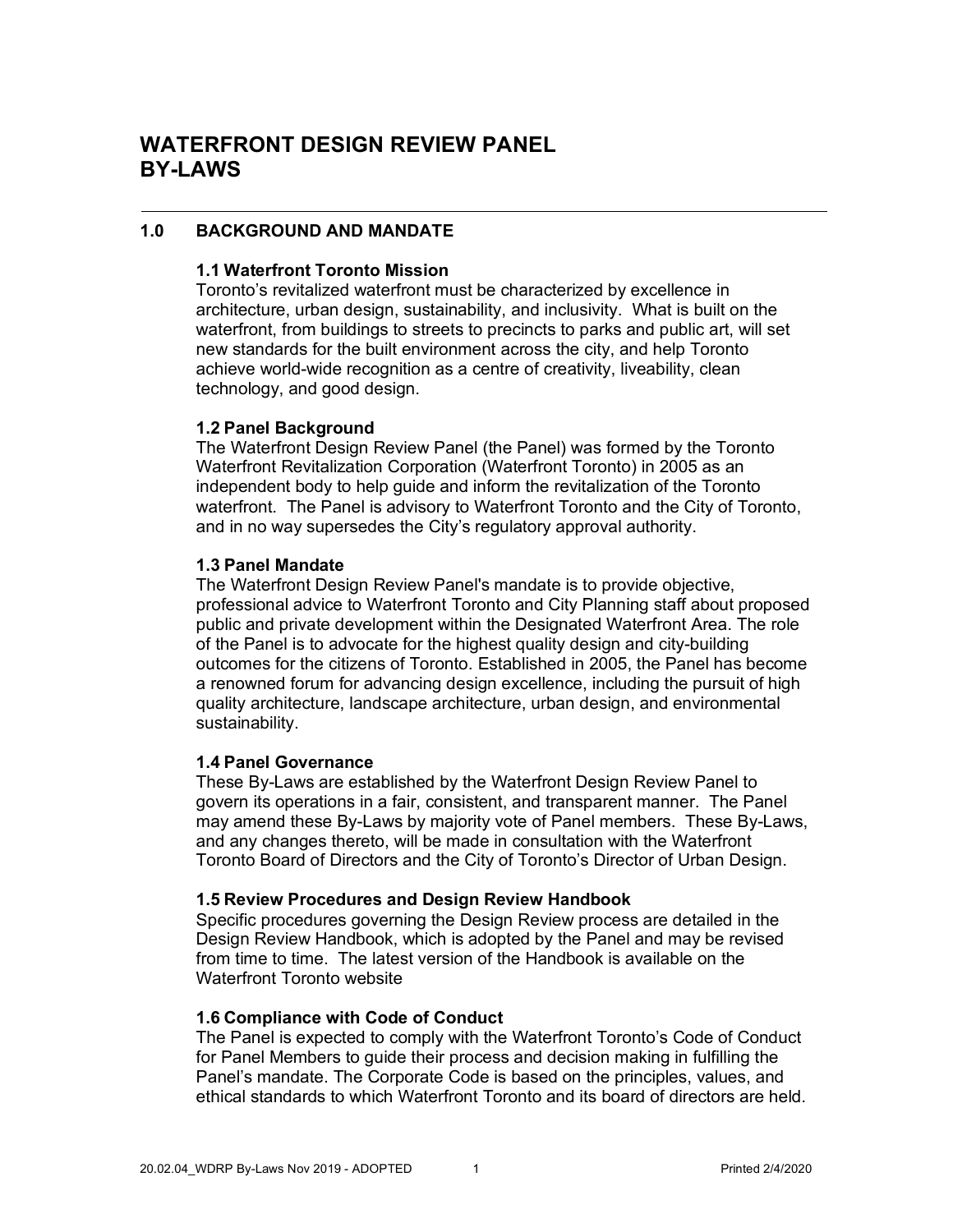It is substantially similar to the code of conduct that is applicable to the board of directors, with modifications that are necessary to make it applicable to the Panel.

Panel members must sign a declaration regarding compliance with the Code of Conduct at the beginning of their term and annually thereafter.

# **2.0 PANEL COMPOSITION**

Members of the Panel are drawn from the best of Canada's design, engineering and environmental sustainability professionals. Individuals will be selected based on several criteria, including examples of outstanding built work, past awards and citations, a demonstrated commitment to achieving design excellence, and/or a track record of exemplary civic service. Panel members are expected to offer Waterfront Toronto their best professional advice on matters of design related to buildings, parks and open space, and precinct/subdivision plans as they are brought forward by Waterfront Toronto. Panel members are not employees of Waterfront Toronto.

#### **2.1 Panel Members**

The Panel consists of fifteen professionals who are recognized experts in their fields. The Panel is made up of the following:

- **Six (6)** Architects, who are members of the Ontario Association of Architects or equivalent
- **Three (3)** Landscape Architects, who are members of the Ontario Association of Landscape Architects or equivalent
- **Three (3)** Urban Designers/ Planners, who are either registered members of the Ontario Professional Planners Institute, Ontario Association of Architects, Landscape Architects or equivalent
- **Two (2)** Engineers, who are members of the Ontario Society of Professional Engineers or equivalent
- **One (1)** Sustainability Strategist, who is knowledgeable about "smart" building and "smart" grid systems that help reduce energy consumption and carbon emissions

#### **2.2 Quorum**

To ensure a fair and consistent review process, a minimum of six (6) Panel members are required to be present to conduct the business of the Panel.

#### **2.3 Designees**

Waterfront Toronto will appoint one Representative to the Panel, who is the primary point of contact between the Panel and Waterfront Toronto but is not a member of the Panel. The Waterfront Toronto Representative (or his/her designated staff) will be responsible for managing the administrative operations of the Panel, as well as setting the agenda for each Panel meeting in consultation with the Chair. The Representative will also be responsible for producing minutes of the meetings, which will become the official record of the Panel's deliberations and decisions, upon their review and approval by the Panel.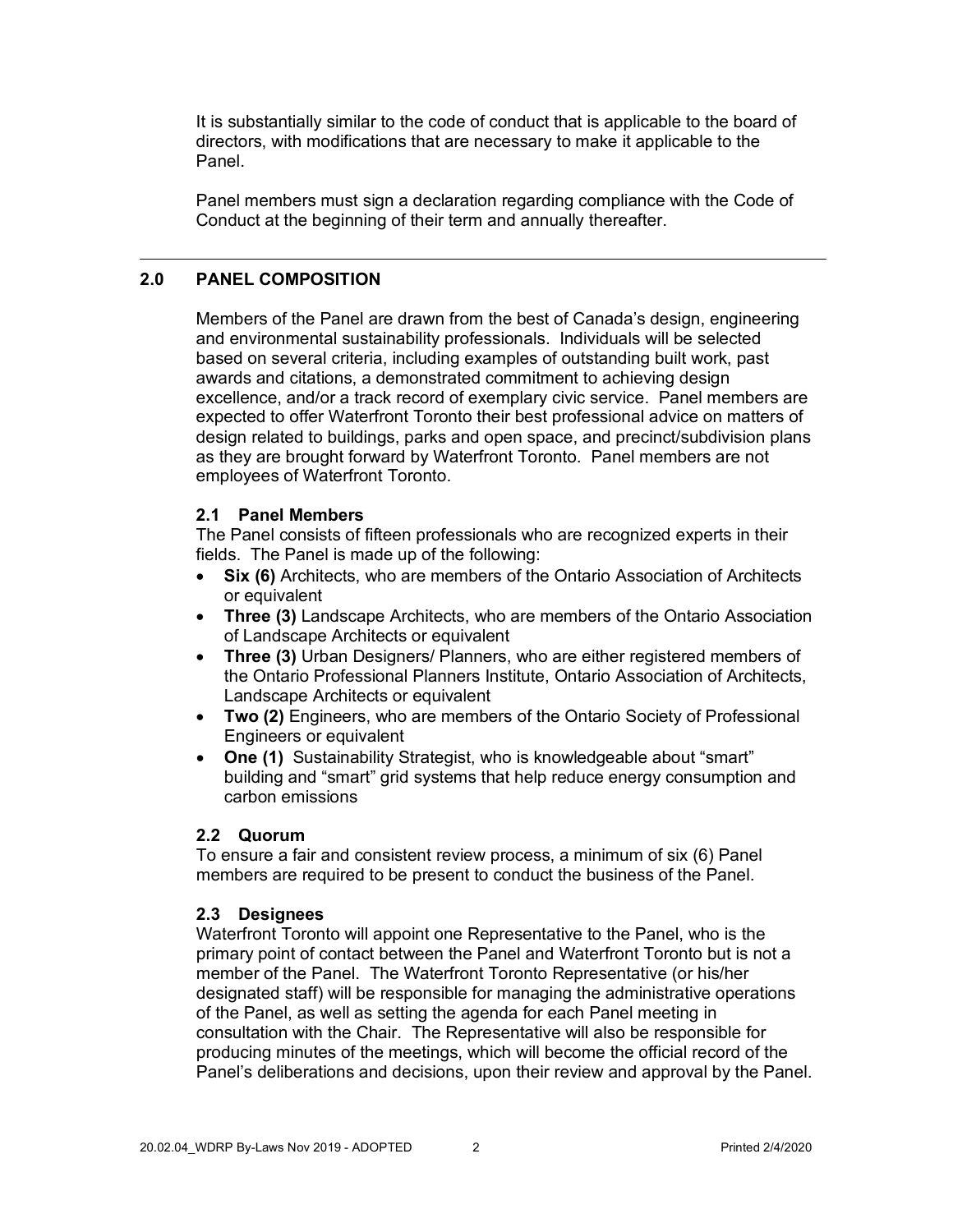It is expected that the Representative will be Waterfront Toronto's Chief Planning and Design Officer.

Waterfront Toronto will also appoint one City Representative to the Panel, who is selected by the City and serves as the primary point of contact between the Panel and the City. The City Representative is not a member of the Panel. It is expected that the City Representative will be the City of Toronto's Director of Urban Design.

# **2.4 Selection of Members**

Waterfront Toronto will solicit applications from qualified individuals. Panel members will be selected by Waterfront Toronto in consultation with the Chair and the City of Toronto's Director of Urban Design.

# **2.5 Appointment of Panel Chair and Vice Chair**

The Chair of the Panel will be appointed by Waterfront Toronto from one of the fifteen members of the Panel. The Vice Chair will be nominated by the Chair from one of the fifteen members of the Panel with the agreement of Waterfront Toronto, and appointed by vote of the Panel. In the event that the Chair is not able to attend a Panel meeting, the Vice Chair will lead the meeting.

# **2.6 Duration of Appointments**

Members will be appointed for two year terms. Members may be appointed at the discretion of Waterfront Toronto, in consultation with the Chair and the City of Toronto's Director of Urban Design.

#### **2.7 Attendance**

Panel Members are expected to make best efforts to attend all Panel meetings throughout the year in person or, when appropriate, through fully-functioning video conferencing. Panel members may not miss more than two (2) consecutive meetings or more than three (3) meetings per year, or they may be asked to remove themselves from the Panel or may not be renewed at the end of their term.

#### **2.8 Remuneration**

Panel members serve on a voluntary basis and receive an honorarium for their time. Travel expenses for those members residing outside of the GTA are reimbursed at a rate consistent with Waterfront Toronto's expense reimbursement policies, and will be set out in writing at the time of appointment.

# **3.0 ROLES AND RESPONSIBILITIES**

For information regarding types of project reviews, refer to the latest Panel adopted version of the Design Review Panel Handbook on the Waterfront Toronto website.

The Panel will provide critical input to Waterfront Toronto staff, City of Toronto staff, and the Proponent(s) at appropriate points in the evolution of the project(s), as described in the Handbook. The Panel will make recommendations to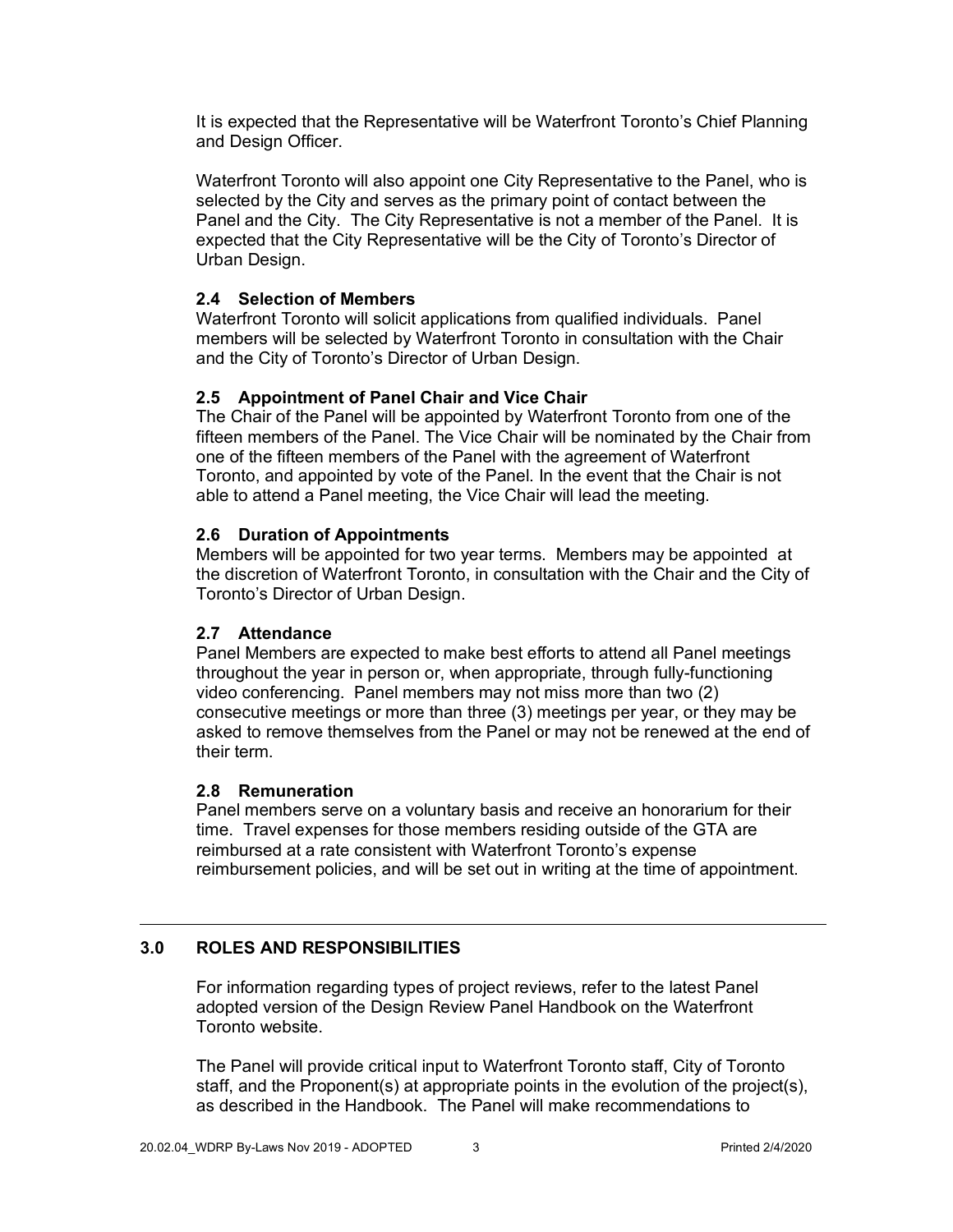Waterfront Toronto and City staff in the form of formal recordings of the proceedings.

#### **3.1 Geographic Jurisdiction**

For information regarding Panel review jurisdiction, refer to the latest Panel adopted version of the Design Review Panel Handbook on the Waterfront Toronto website.

# **3.2 Project Typology**

For information regarding project typologies and considerations of the reviews, refer to the latest Panel adopted version of the Design Review Panel Handbook on the Waterfront Toronto website.

#### **3.3 Review Stages**

For information on the review stages, process, and how recommendations are formulated, refer to the latest Panel adopted version of the Design Review Panel Handbook on the Waterfront Toronto website.

#### **3.4 Other Activities**

In addition to project reviews, the Panel will act as an advisor to Waterfront Toronto and the City of Toronto on related issues, such as requests for proposals, international design competitions, design contracts and scopes of work, charrettes and workshops, and temporary installations and events, if requested. The Panel may provide advice in the following areas:

# *3.4.1 Advice on design competitions*

The Panel will review and provide advice to Waterfront Toronto as part of the evaluation process for design competitions for buildings, parks and public spaces, and other plans as requested.

#### *3.4.2 Advice on developer proposal calls*

The Panel will provide advice to Waterfront Toronto on the design component of development requests for proposals calls, either as part of the initial developer selection process or upon selection of a development team, as requested.

# *3.4.3 Knowledge Sharing*

Waterfront Toronto may bring information items, such as corporate strategies and communications plans, to the Panel for their information and/or review as deemed appropriate by Waterfront Toronto staff. Similarly, Panel members may share information items, such as the results of work they have been involved in, with the Waterfront Toronto for consideration in its policies and long-range visioning.

#### **3.5 Conditions and Limitations**

Because the Panel is an advisory body to Waterfront Toronto and is not a formal part of the City of Toronto's statutory regulatory process, there are certain limitations concerning its roles and responsibilities, as described below.

# *3.5.1 The Panel's recommendations are advisory*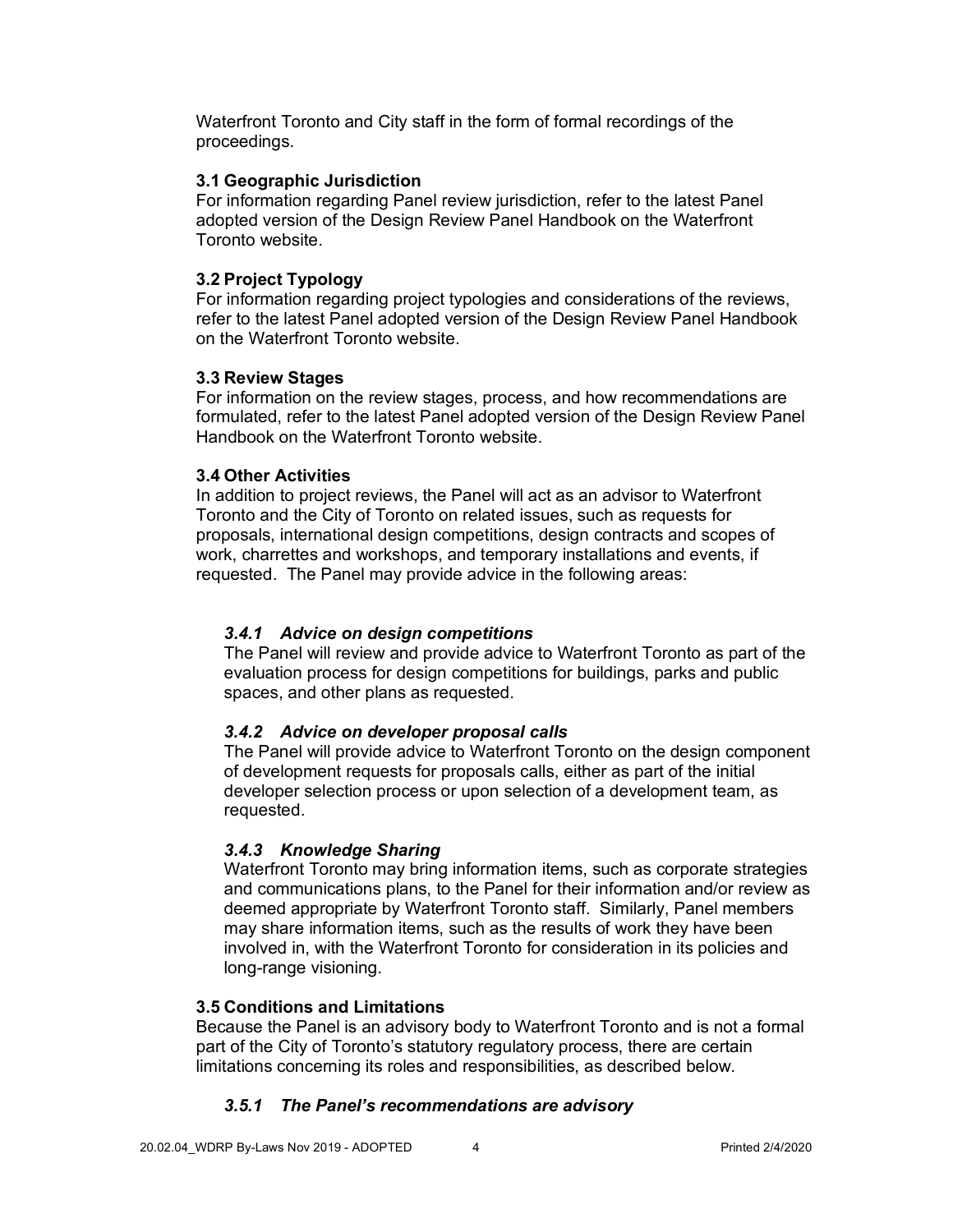The critical input, comments and recommendations of the Panel are not a binding element of a regulatory review process. The Panel will provide recommendations to Waterfront Toronto and City of Toronto staff for consideration in their decision-making processes.

#### *3.5.2 The Panel will not produce competing project designs*

The Panel's activities are limited to the review of material submitted by others. While the Panel may make suggestions and offer guidance on design issues, it is not intended to generate alternative plans and designs of its own. The Panel should in no way produce proposals in competition with those being prepared by Proponents and/or partners of Waterfront Toronto. Waterfront Toronto shall not ask the Panel to act as a pro-bono design service, either for original work or to fill in gaps in the work of others.

#### *3.5.3 The Panel will conduct its Private Development reviews with respect for existing regulatory structures*

The Panel will carry out its work within the framework of the City's Official Plan, the Central Waterfront Secondary Plan, Waterfront Toronto's Precinct Plans as officially adopted, and other governing urban design guidelines and zoning by-laws. Where the Panel disagrees with these policies and regulations it may make formal note of that and recommend that they be changed. However, individual projects are not to be held up pending broader regulatory change, and the Panel will be expected to help achieve the best results within existing constraints.

#### *3.5.4 The Panel will conduct it Public Development reviews with respect for Waterfront Toronto's program*

The Panel is expected to review projects in a timely and appropriate manner that facilitates the mandate of Waterfront Toronto. Where the Panel disagrees with the established priorities and/or timeframes, it may make official note of that and recommend that Waterfront Toronto seek to change them. However, individual projects are not to be held up pending broader changes in priorities and funding, and the Panel is expected to help achieve the best results within existing constraints.

#### **3.6 Administration**

Waterfront Toronto will provide administrative support for the Panel. Waterfront Toronto will ensure that minutes and reports are drafted and circulated in a timely manner. Minutes and reports will be available on Waterfront Toronto's website.

The activities of the Panel are funded by Waterfront Toronto. This includes administrative costs associated with: renting meeting space and equipment; producing materials for review sessions; travel and related expenses for out-oftown members of the Panel and/or invited guests; advertising of meeting times and locations; and administrative activities associated with writing meeting minutes, reports, letters, etc. on behalf of the Panel. Any expenditures relating to the Panel's activities will require prior approval by Waterfront Toronto through the Representative.

#### **3.7 Public Meetings**

Meetings of the Panel will generally be open to the public.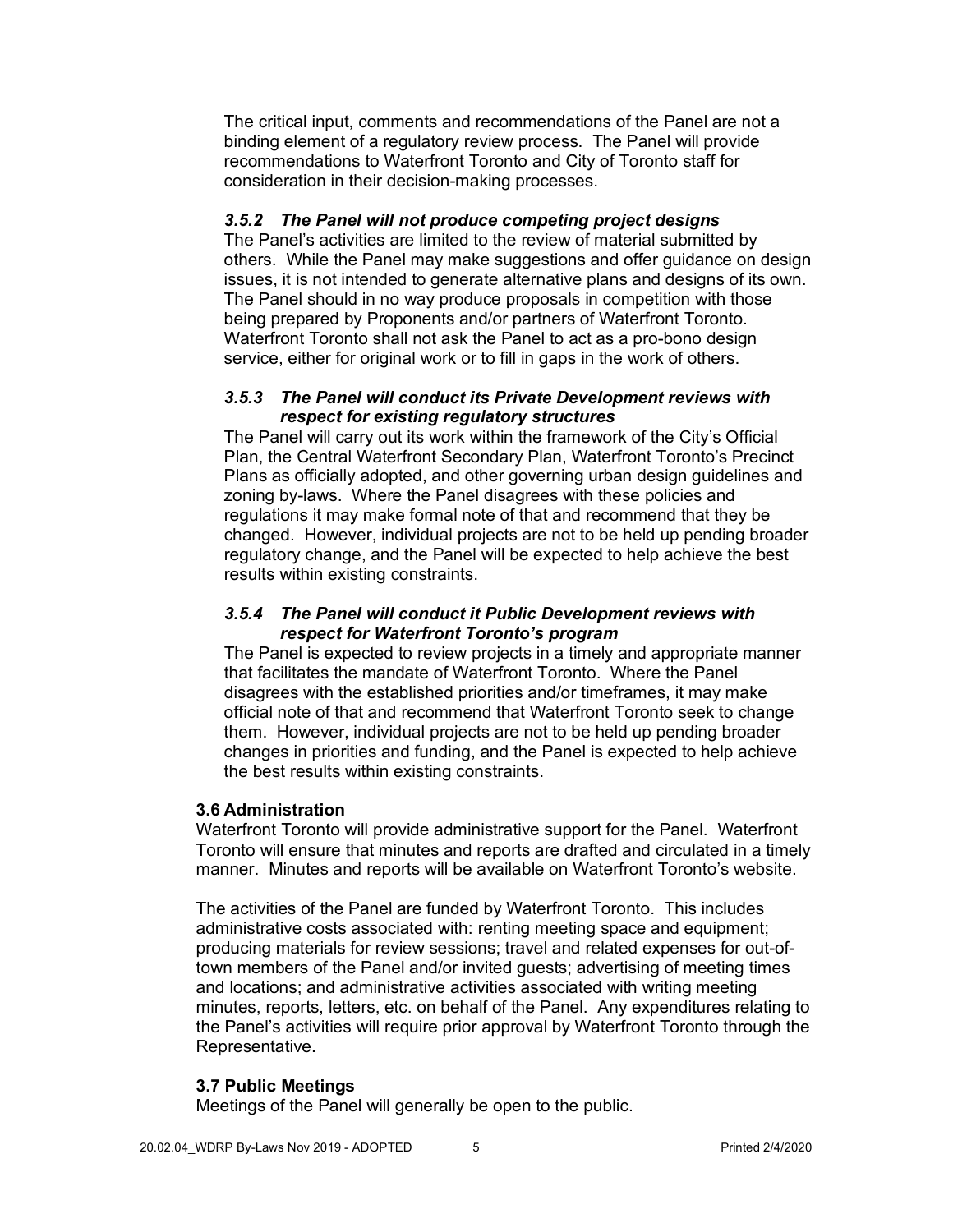However, Panel meetings (or portions thereof) may be closed to the public (i.e. in-camera) when dealing with matters which the Panel considers to be inappropriate for public disclosure, including, without limitation, matters that are confidential, commercially-sensitive, relating to Panel governance, prejudicial or which may otherwise adversely affect the ability of the Panel to fulfil its mandate / effectively advise Waterfront Toronto.

Closed (In-Camera) meetings will be attended by Panel members and WT staff only, though others may be invited to remain by invitation of the Panel and WT staff. No decisions will be made in the in-camera sessions and no vote will be taken.

Scheduled meetings will be posted on Waterfront Toronto's website, and meeting locations will be selected to accommodate members of the public.

The public will not participate in the review process discussion unless specifically requested to do so by the Chair.

# **4.0 RECORDING AND REPORTING OF PROCEEDINGS**

Official written records will be made of all Panel proceedings and will become the public record of the critical input, comments and recommendations made by the Panel. The primary vehicle for recording the proceedings will be meeting minutes. However, the Panel may also write letters with specific recommendations for either Waterfront Toronto, or the City of Toronto with the agreement of Waterfront Toronto.

#### **4.1 Meeting minutes**

Published meeting minutes will serve as the official record of the Panel's deliberations. The minutes will be structured as a reference guide to issues and/or decisions made at the meeting, not a transcription of the proceedings.

#### **4.2 Letters to Waterfront Toronto management and board**

The Panel may choose to submit specific comments, recommendations, or concerns to Waterfront Toronto management staff or the board of directors in writing when it deems necessary. Similarly, Waterfront Toronto management staff or the board of directors may request comments, recommendations or clarifications of the Panel in writing when it feels it is in the best interests of Waterfront Toronto to do so.

#### **5.0 COMMUNICATIONS AND MEDIA RELATIONS**

The Panel shall comply with the provisions of the Code of Conduct with respect to public statements, including to the media or on social media.

#### **6.0 CONFLICT OF INTEREST PROCEDURES**